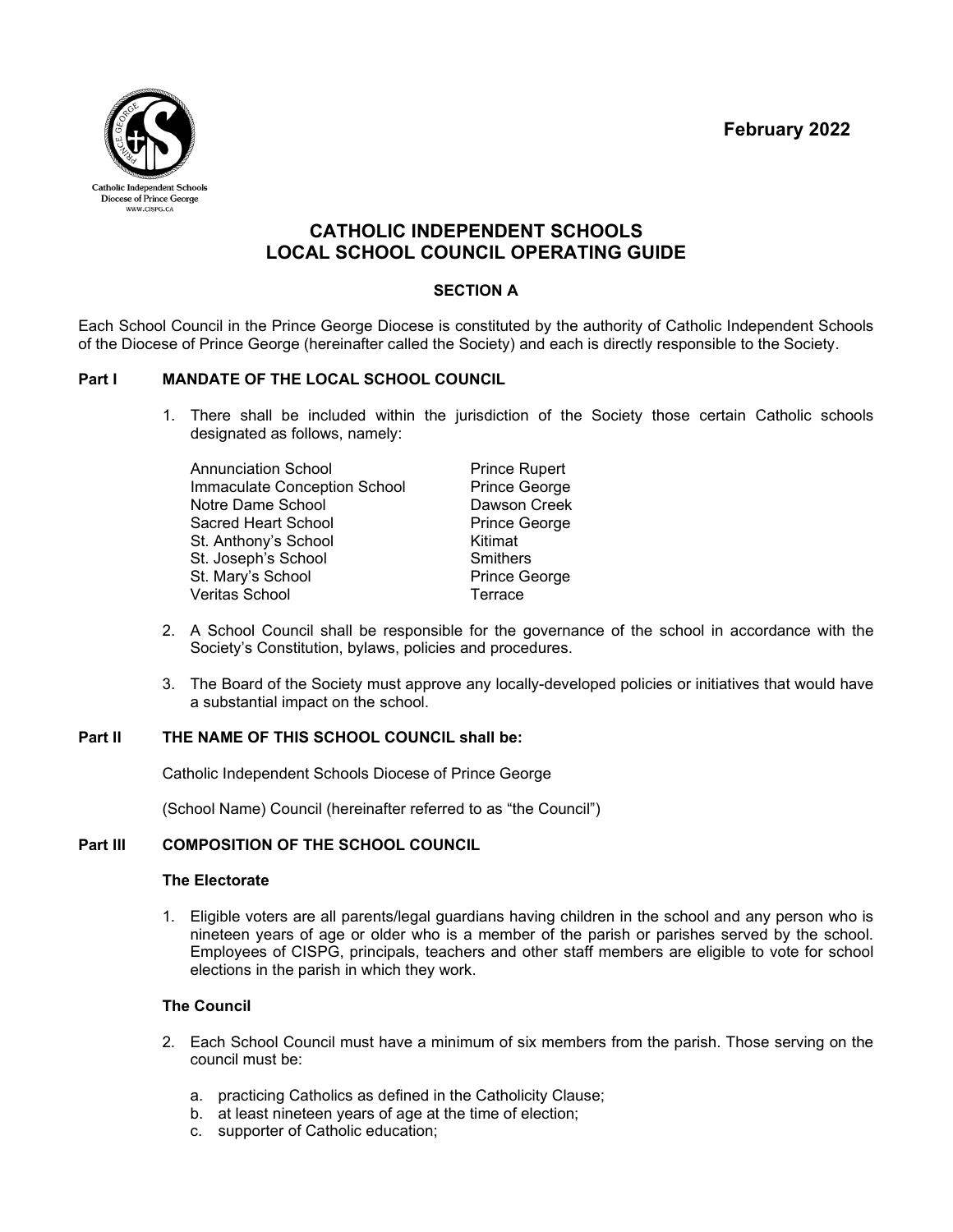- d. approved by the pastor prior to entering the election;
- e. nominated for the position;
- f. not a relative of a member of the school staff nor an employee or spouse of an employee of CISPG, or any School Council;
- g. prepared to attend meetings regularly; take the Oath of Confidentiality upon election.
- 3. The pastor is an *ex officio* member with the power of veto in matters concerning the Catholicity of the school as outlined in the canonical legislation concerning Catholic education. (Canon 793 – Canon 806 (1 & 2).
- 4. All members have a vote. As an employee, the principal attends the council meetings, but does not have a vote.

A non-Catholic parent/legal guardian of a child attending the school is not eligible for election, but may serve on a Council-appointed sub-committee.

# **Part IV THE TERM OF OFFICE**

Shall be two-years, renewable twice for a maximum of six years. Terms of office shall be staggered so that three persons are elected at a time.

# **Part V REMOVAL FROM OFFICE**

- 1. A member of the School Council who ceases to meet the conditions for eligibility to hold office automatically ceases to be a member.
- 2. A member may be removed from office for conduct unbecoming a member which in the opinion of the Pastor is likely to bring discredit on the school. A member removed in these circumstances has the right to appeal to the Board of Directors of the Society.
- 3. A member who misses three consecutive monthly meetings may be removed by a majority vote of the Council.
- 4. The Society reserves the right to remove a Council member or members for just cause.
- 5. The loss of individual membership on a School Council will result in the loss of membership and office in the Catholic Independent Schools of the Diocese of Prince George Society.

# **Part VI THE RESPONSIBILITIES OF THE SCHOOL COUNCIL**

- 1. Ensure compliance with the policies and directives of the Society. The CISPG provides an online policy manual (www.cispg.ca) and a paper copy is available in each school staff room.
- 2. Develop local school policies in compliance with CISPG policy.
- 3 Work with the parish finance council to maintain and develop the school facilities
- 4. To administer all educational funds over which the council has jurisdiction and as specified in the current approved budget.
- 5. To review financial statements at its regular meetings.
- 6. To administer a bank account in the name of "RCEC Catholic Independent Schools Diocese of Prince George – (School Name) Account" into which shall be paid contributions from supporters, funds allocated from the parish, and any other grants or subsidies which may be received.
- 7. To ensure that all cheques are signed by two of the following: pastor, school council chairperson, vice-chairperson, treasurer or principal. Current bank documents must be in place for all persons having signing authority.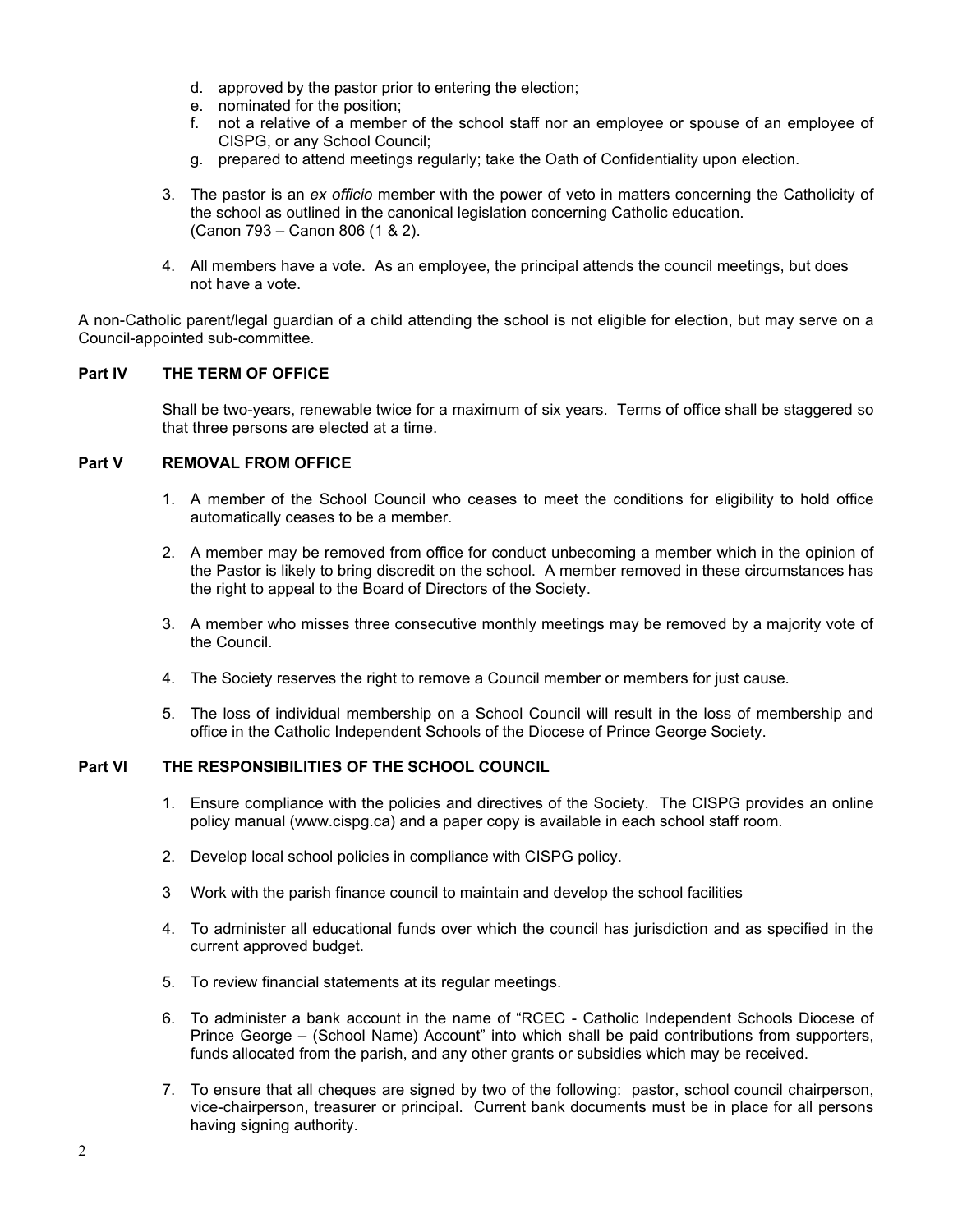- 8. To ensure that all financial records of the school are audited by a person qualified under Section 204 of the Companies Act. An audited financial statement shall be presented to the School Council, the Parish Finance Council and the CISPG Society. The School Council appoints or confirms the employment of its auditor on an annual basis.
- 9 To set tuition fees and other fees as may be required, and to oversee their collection.
- 10. To oversee payment of operating expenses, maintenance of facilities and grounds and transportation when such service is provided by the school.
- 11 To work with the Superintendent of Schools to select a Principal for the educational and administrative leadership of the school.
- 12. To work with the Superintendent and principal to select teaching staff. All teacher and principal contracts must be signed by the Superintendent of Schools on behalf of the Society. Support staff shall be employed by the School Council and shall be employed under a letter of appointment which clearly outlines the conditions of work inclusive of the hourly rate of compensation and the benefits that the employee is entitled to during the time of employment.
- 13. To establish local student admission and dismissal policies. The Pastor, Principal, and Chairperson or delegate shall comprise the Admissions Committee. Each School Council shall have an admissions committee.

# **Part VII LOCAL POLICY**

1. A resolution to adopt, amend or rescind any local policy must be passed by a majority of the council members present at a meeting of which fourteen days' notice in writing, together with the text of such resolution, shall have been given to all council members.

# **SECTION B**

# **Part I ELECTION OF OFFICERS, TERM OF OFFICE**

- 1. The first meeting after an election shall be the last meeting of the old School Council, with newlyelected members in attendance. At the conclusion of this meeting, the new School Council shall elect from among its members a chairperson, vice chairperson, secretary and treasurer.
- 2. The term of office of School Council officers is one year, renewable five times.

#### **Part II VACANCIES**

1. In the event that a vacancy occurs on a School Council, the vacancy will be filled through appointment by the Council.

# **Part III THE ROLE OF THE PASTOR IN THE SCHOOL**

The Code of Canon Law outlines the role of the Pastor as the spiritual leader and representative of the Bishop in the parish community entrusted to his care

Responsibility for governance of the school is vested with the CISPG Board of Directors, which exercises its mandate through School Councils, of which the Pastor is an *ex officio* member. The CISPG Board of Directors adopts policies and procedures, for the schools. School Councils implement the policies of the CISPG Board of Directors and develop local policies as needed.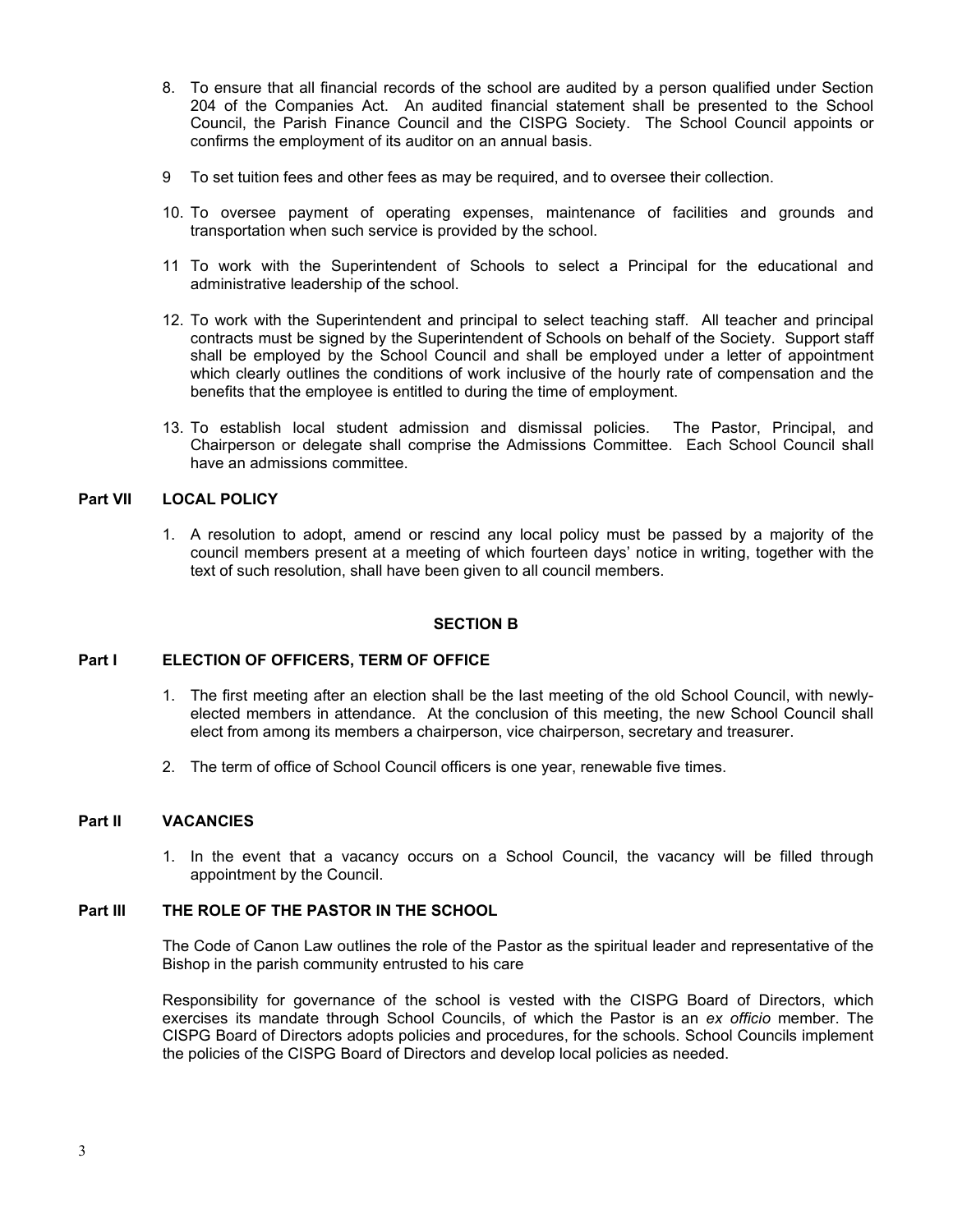# **1. The Pastor and the Operation, Maintenance of the School**

The Pastor shares responsibility with the other members of the School Council for the operation and maintenance of the school facility in accordance with articles set out in the Local School Council's Operating Guide for the Prince George Diocese.

# **2. The Pastor, Society and School Council Relationship**

By virtue of the bylaws of the CISPG, the Pastor of every Parish with a School is a member of the Society. The Pastor is an *ex officio* member of the School Council, as well as any committee formed by the Council. The Pastor should provide spiritual formation to the School Council members and help them become more effective in their role.

# **3. The Pastor and Admission and Dismissal of Students**

The Pastor, Principal and Chairperson should form an admission committee for new students to the school based on Policy #503 Student Admission and Dismissal from the CISPG Policy Manual. The Pastor should be consulted before the dismissal of a student from the school.

# **4. The Pastor and the Hiring and Termination of Staff**

The Pastor must play a role in the hiring of the teaching staff for the school according to the Hiring Policy of the CISPG Board of Directors. His role is specific to assessing the applicant's Catholicity and qualification to teach the Faith. The Pastor must be involved in the decision to terminate a teaching staff member in accordance with CISPG Policy #408.

# **5. The Pastor and the Principal**

The administration of the school on a day to day basis is the responsibility of the Principal. The Pastor should provide support and spiritual formation to the principal for his or her exercise of leadership in the school. The Pastor must be part of the selection committee for choosing a new Principal in accordance with CISPG Board of Directors' Policy #307.

# **6. The Pastor and Staff**

The Pastor must provide spiritual support and formation to the staff to help them fulfill their role as Catholic educators.

# **7. The Pastor and Catechesis**

The Pastor must be involved in the diocesan-approved religious education program in the school. This includes classroom visitations and leading liturgical services.

# **8. The Pastor and Integration of the School into the total Life of the Parish**

The Pastor must ensure that the school does not become a separate community, but rather that it is integrated into the liturgical, apostolic, charitable, and social life of the Parish. The Pastor should regularly promote the school to ensure that the largest number of children can receive a Catholic education.

# **Part IV THE ROLE OF THE CHAIRPERSON IN THE SCHOOL**

The role of the chairperson in the School Council is critical to the successful functioning of the School Council. The Chairperson's main task is to work with the Pastor and Principal to implement the policies and procedures of the Society and promote the goals and objectives of the school. The Chairperson is elected to fulfill the following responsibilities:

- a. to ensure that the School Council uses its authority responsibly in accordance with the Society's policies and procedures.
- b. to prepare the agenda for each meeting, in consultation with the Pastor and the Principal.
- c. to ensure that parliamentary procedures are followed. To ensure that a Nominating Committee is appointed to conduct the annual elections for School Council members.
- d. in consultation with the Pastor, to appoint all chairpersons to subcommittees. The Chairperson is an ex officio member of all subcommittees of the School Council.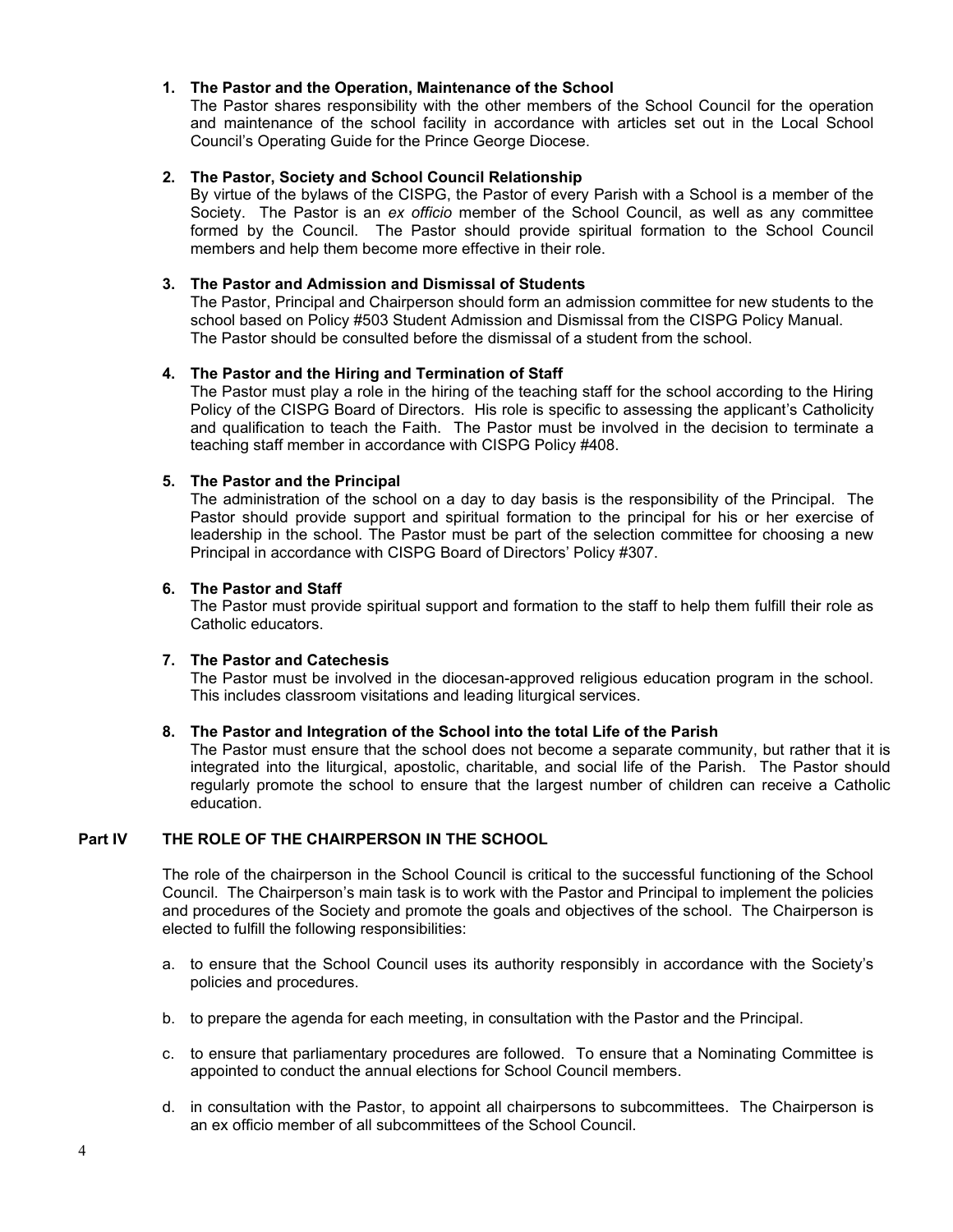- e. to direct the preparation of an annual budget for presentation by the treasurer to the School Council.
- f. to ensure that a local school policy manual is developed and approved by the CISPG Board prior to implementation.
- g. to ensure that the guidelines of the Society are followed in regard to hiring, evaluation and termination of personnel.
- h. to represent the School Council to parents/legal guardians.
- i. to keep the Superintendent informed of any situation that could have a negative effect on the Society.

#### **Part V THE ROLE OF THE VICE-CHAIRPERSON**

- 1. To be acting Chairperson in the absence of the Chairperson.
- 2. To carry out any other duties as assigned by the School Council.

# **PART VI THE ROLE OF THE TREASURER**

- 1. Prepare a draft budget in consultation with the Principal, Pastor and Chairperson. The School Council approves and forwards the budget with a cover letter to the CISPG Board annually in May and October. The fiscal year begins July 1 and concludes June  $30<sup>th</sup>$ .
- 2. Ensure compliance with all financial policies and directives of the Society.
- 3. Monitor expenditures and receipts with regard to the budget.
- 4. Provide monthly printed financial reports to the Council. Oversee the collection of tuition and overdue accounts in consultation with the Principal and Pastor.

#### **Part VII THE ROLE OF THE SECRETARY**

- 1. The secretary maintains the written record of the School Council's meetings in the form of minutes.
- 2. Prepare letters on behalf of the School Council.
- 3. Other secretarial tasks as assigned from time to time by the Council.
- 4. School Councils may choose to engage the school secretary on a paid basis for carrying out its secretarial duties.

# **Part VIII MEETINGS OF SCHOOL COUNCIL**

- 1. Meetings of the School Council will be open to the public except for *in-camera* sessions.
- 2. A quorum shall be defined as a simple majority of the total membership. In the event that a quorum is not present, the meeting can be conducted, but motions must be tabled until the next meeting with a quorum.
- 3. Attendance by a member of the teaching staff (who does not vote) is strongly encouraged. The Principal is not a member of the School Council, but should be present at the entire meeting, with the exception of some in*-camera* sessions, e.g., when his/her performance is under review.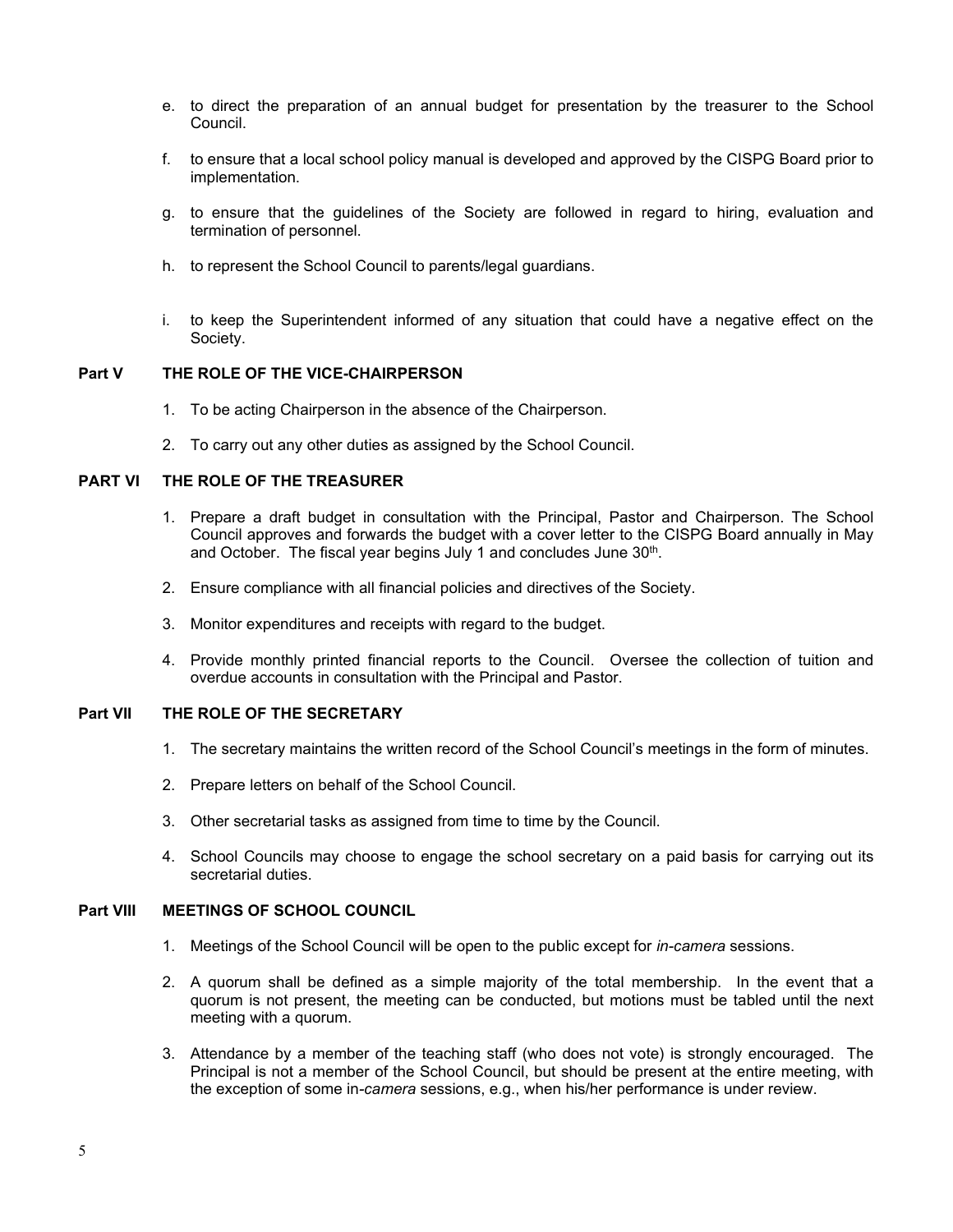- 4. Requests by non-members to speak or make a presentation at a Council meeting must be made in writing with a minimum of seven days' notice prior to the meeting. Delegations must provide a text of their material as well as the name of their spokesperson.
- 5. Any procedures not included above will be according to Robert's Rules of Order.

# **Part IX REGIONAL REPRESENTATIVES TO THE BOARD OF DIRECTORS OF THE SOCIETY**

- 1. Regional representatives to the Society are nominated by a nomination committee of the Society. Nominees are presented at the Annual General Meeting to fill vacancies on the Board of Directors.
- 2. The members of the Society in attendance at the AGM are the eligible electors.

# **Part X PARENTAL INVOLVEMENT**

- 1. Parents/legal guardians are an integral part of the school community and should be encouraged to become involved in the activities of their child's school. The School Council should coordinate the involvement of parents/legal guardians in the school. It is the responsibility of the School Council to approve and direct any parent group working or acting on behalf of the school.
- 2. Such Parent Support Groups will come directly under the authority of the School Council and the School Council will appoint from its membership a representative to the Parent Support Group.

#### **Catholicity Clause**

The Employee and Volunteer acknowledges that:

- it is an essential condition of this Agreement that the Employee and volunteer exhibit at all times conduct and a way of life that are consistent with Catholic denominational standards.
- the determination of what are Catholic denominational standards shall be the right and prerogative of the Employer.

The primary reference for Catholic Teaching on Faith and morals is *The Catechism of the Catholic Church*.

A breach of this clause shall constitute just cause for dismissal.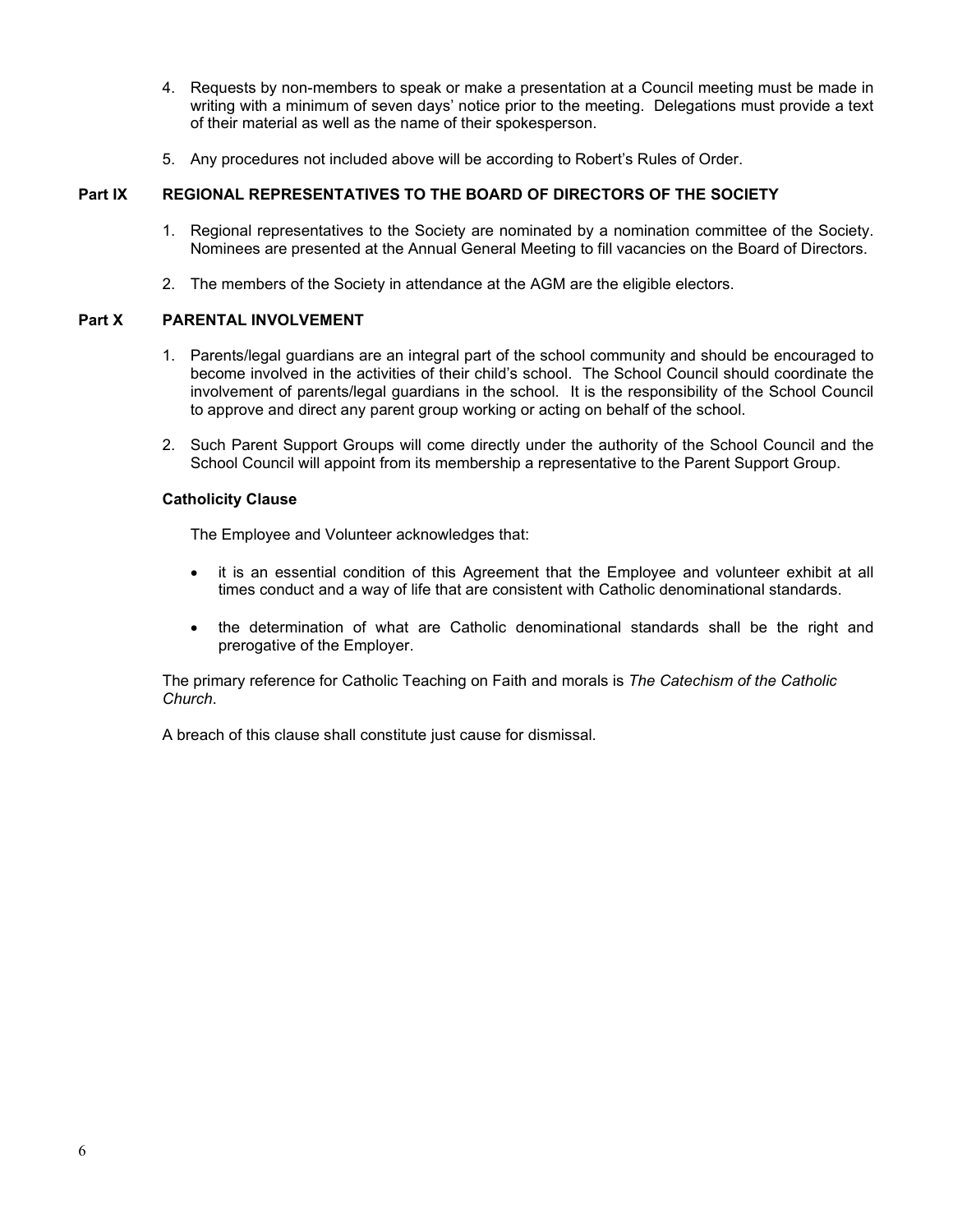# **CATHOLIC INDEPENDENT SCHOOLS DIOCESE OF PRINCE GEORGE (CISPG)**

CISPG Schools serve students and families through leadership and accountability in:



# **Faith Formation**

Bishop

Pastor & Principal

Teachers & Support Staff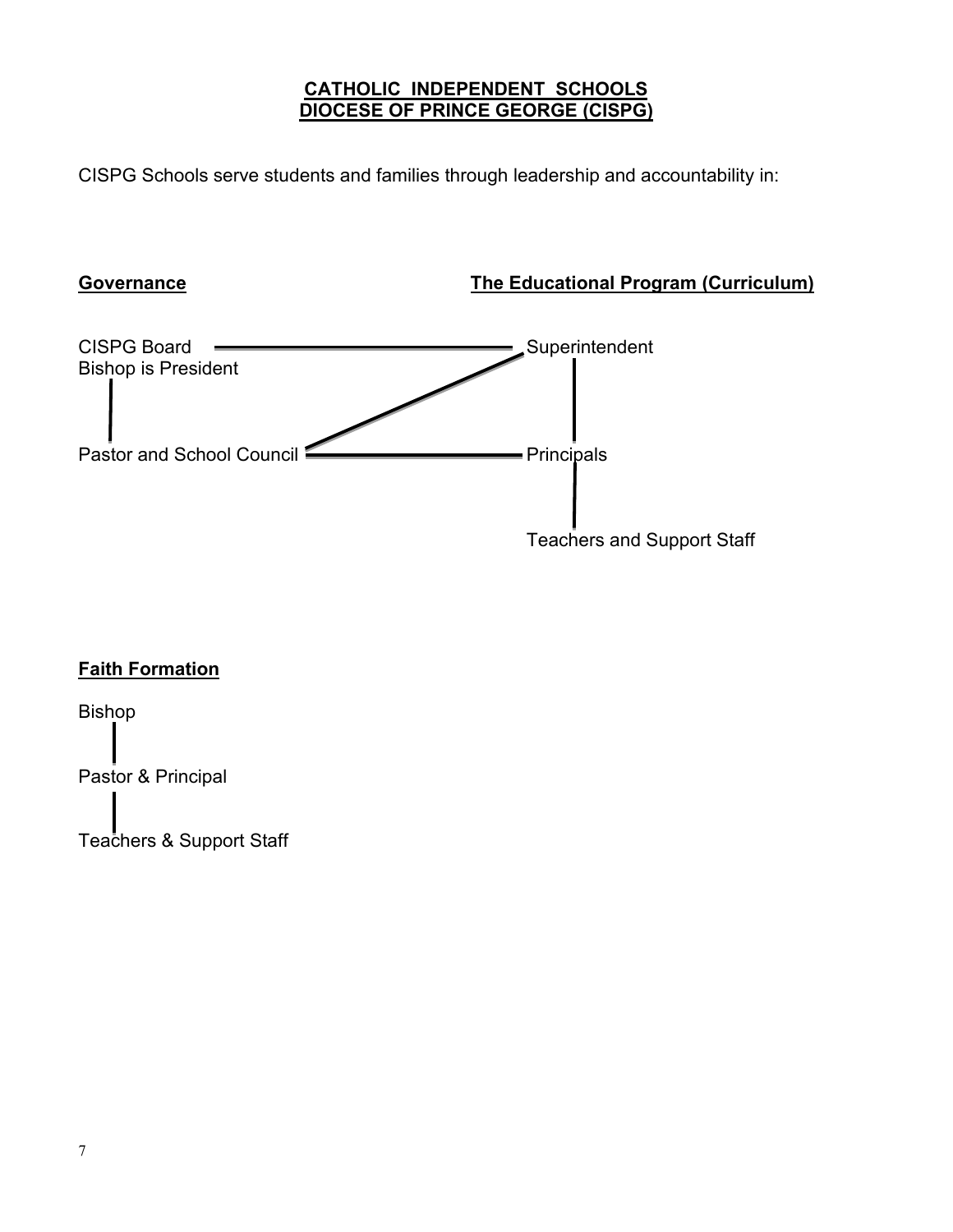# **1. PHILOSOPHY OF CATHOLIC EDUCATION**

Philosophy of Education for Catholic Schools in the Province of British Columbia

A Policy Statement by the Catholic Bishops of British Columbia (January 2005)

# I THE CATHOLIC SCHOOL SHARES IN THE MISSION OF THE CHURCH

At the beginning of the third millennium, all those involved in Catholic education are called to build communities of faith and holiness. In partnership with the family and the parish, the Catholic school participates in the saving mission of the Church. By evangelization, catechesis and works of service, the Catholic school builds up both the family of faith and human community. The Catholic school provides religious and moral reference points to help students critically examine the culture around them and build a society enlightened by the values of the Gospel:

- in a world that ignores the human thirst for God, it shares the living waters of our faith;
- in a time when there is little reverence for the image of God in the human person, it gives an unequivocal witness to the dignity of human life;
- in an age marked by relativism and a crisis of meaning, it evangelizes our culture's ways of thinking, standards of judgment and norms of behaviour with the truth of the Gospel;
- in a culture in which communication and relationships are often reduced to utilitarian ends, it proclaims a life of communion with God and others;
- in a world disfigured by poverty, oppression and war, it promotes justice and peace;
- in a society marked by personality cults, it bears witness to Jesus Christ, our Saviour and Lord, as the model for the fullest human life;
- in a time that often seems to be without goals and fearful of the future, it gives an account of the hope that is within us (cf. I Peter 3:15).

# II. CHARACTERISTICS OF CATHOLIC SCHOOLS

Christ is the foundation of the whole educational enterprise in a Catholic school (*The Catholic School*, #34). His teaching and life inform the school's identity and characteristics, which include:

- a belief in the inviolable dignity of every human person;
- a sacramental sense that leads us to recognize God manifested by His creation;
- a recognition of God's sanctifying presence in Word and Sacrament;
- a love for encounter with God in prayer;
- a Gospel spirit of freedom and love;
- a spirituality of communion marked by mutual respect, accountability and caring;
- a concern for justice leading to a critical analysis of society;
- a sense of solidarity and commitment to the marginalized.

These core elements of Catholic faith provide a framework for Catholic Education.

# A. Teaching the Whole Person

The Church "establishes her own schools because she considers them a privileged means of promoting the formation of the whole man, since the school is a center in which a specific concept of the world, of [humanity], and of history is developed and conveyed" (*The Catholic School*, #8).

Catholic education goes beyond the purely technical and practical aspects of schooling and aims at an integration of all knowledge within a vision of the world and the human person. It focuses on the physical, emotional, moral and spiritual dimensions of human development, leading to a personal synthesis of faith and life in each student. Growth in all areas prepares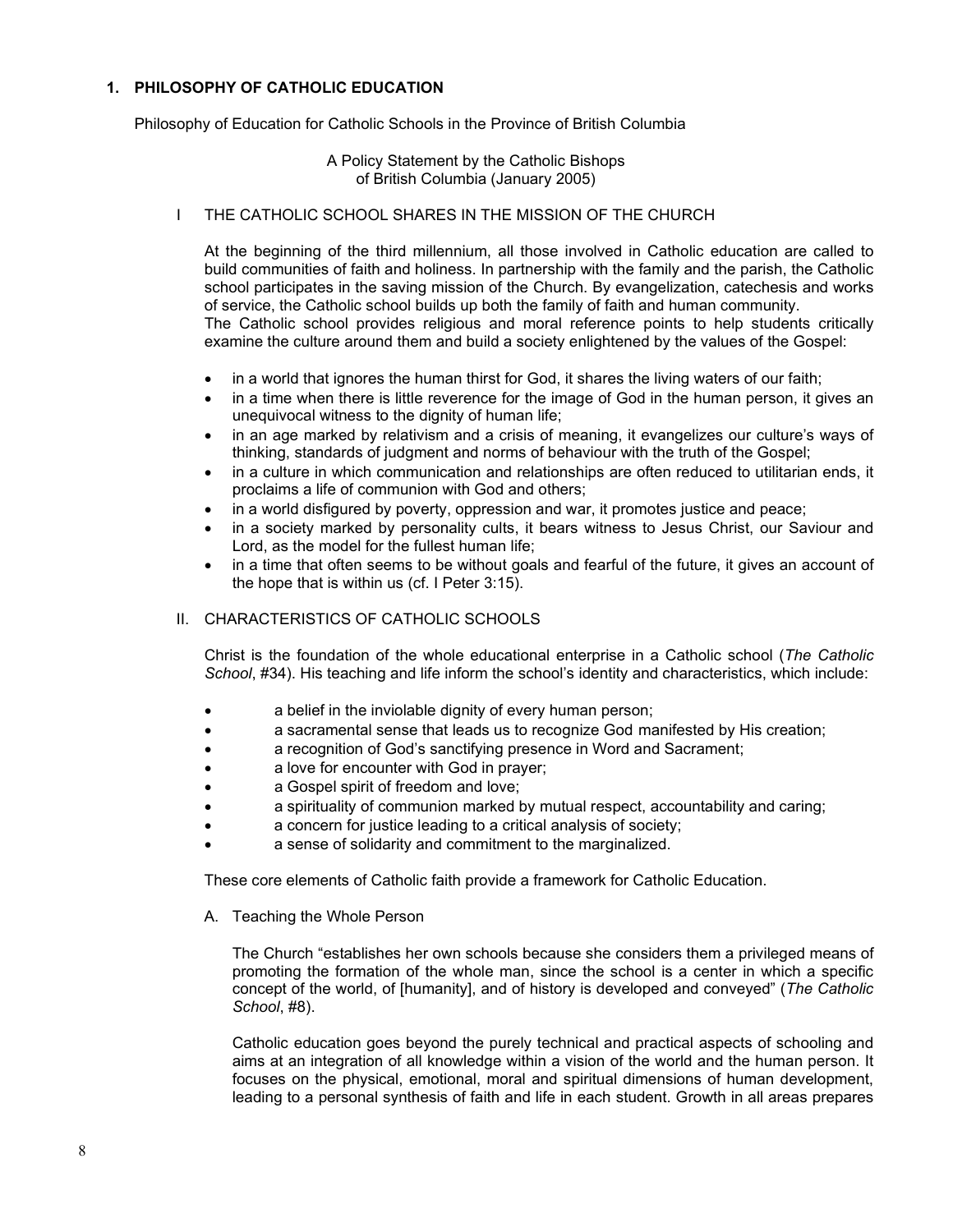students for a meaningful life of service as committed Christians, building the Kingdom of God in a pluralistic society.

B. Faith Lived in Christian Community

The New Testament word for Christian community is "koinonia", which means a communion or life-sharing relationship with Christ and others. Living Christian community means living in relationship with Jesus, the Head of the Church, and the members of His Mystical Body. Communion with Christ and others leads to relationships characterized by mutual love, honest communication and commitment to serve each other's needs, to rejoice together, to mourn together, and to delight in each other. "A spirituality of communion indicates above all the heart's contemplation of the mystery of the Trinity dwelling with us, and whose light we must also be able to see shining on the faces of the brothers and sisters around us" (*At the Beginning of the Third Millennium*, #43).

Catholic education is committed to developing communities of faith. Those involved in Catholic education are called to create a faith community in the school and to link it to the wider Church community.

C. Commitment to Justice and Compassion

Catholic educators nourish in their students a relationship with Jesus that leads to awareness of those Christ loves, namely, all of humanity, and inspires a spirit of solidarity and service.

#### III. PARENTS AS EDUCATORS

"Parents have a particularly important part to play in the educating community, since it is to them that the primary and natural responsibility for their children's education belongs" (*The Catholic School on the Threshold of the Third Millennium*, #20). The school exists to complement the work of parents as the first teachers of their children. Parents should be involved with the life of the school by participating in school councils and committees and through regular collaboration with teachers.

#### IV. PASTORS

The priest is a necessary and integral member of the school community. He has a specific role and responsibility, particularly in the religious instruction given and in all matters that affect the Catholic character of the school. Pastors should promote Catholic education especially for those who are poor, those deprived of the benefits of family life and those weak in faith.

#### V. STAFF AS LIVING WITNESSES

Catholic educators are called to do much more than share religious knowledge. "Professionalism is marked by, and raised to, a supernatural Christian vocation" (*Lay Catholics in Schools: Witnesses to Faith*, # 37). It is the personal witness and holiness of the teacher that will have the greatest impact on the students. Catholic educators should model collaboration, love of the faith, communion with the Church and concern for the poor and marginalized. They must be committed to leading their students to encounter Jesus and develop a relationship with Him that expresses itself in witness and service.

# VI. RELIGIOUS FORMATION IN THE CATHOLIC SCHOOL

"The special character of the Catholic school and the underlying reason for its existence, the reason why Catholic parents should prefer it, is precisely the quality of the religious instruction integrated into the overall education of the students" (*The Religious Dimension of Education in the Catholic School*, # 66) This catechesis should be spiritual, liturgical, moral, sacramental and apostolic (*The Religious Dimension of Education in the Catholic School*, #69), so that the student may experience the transforming power of the Gospel in an integral way.